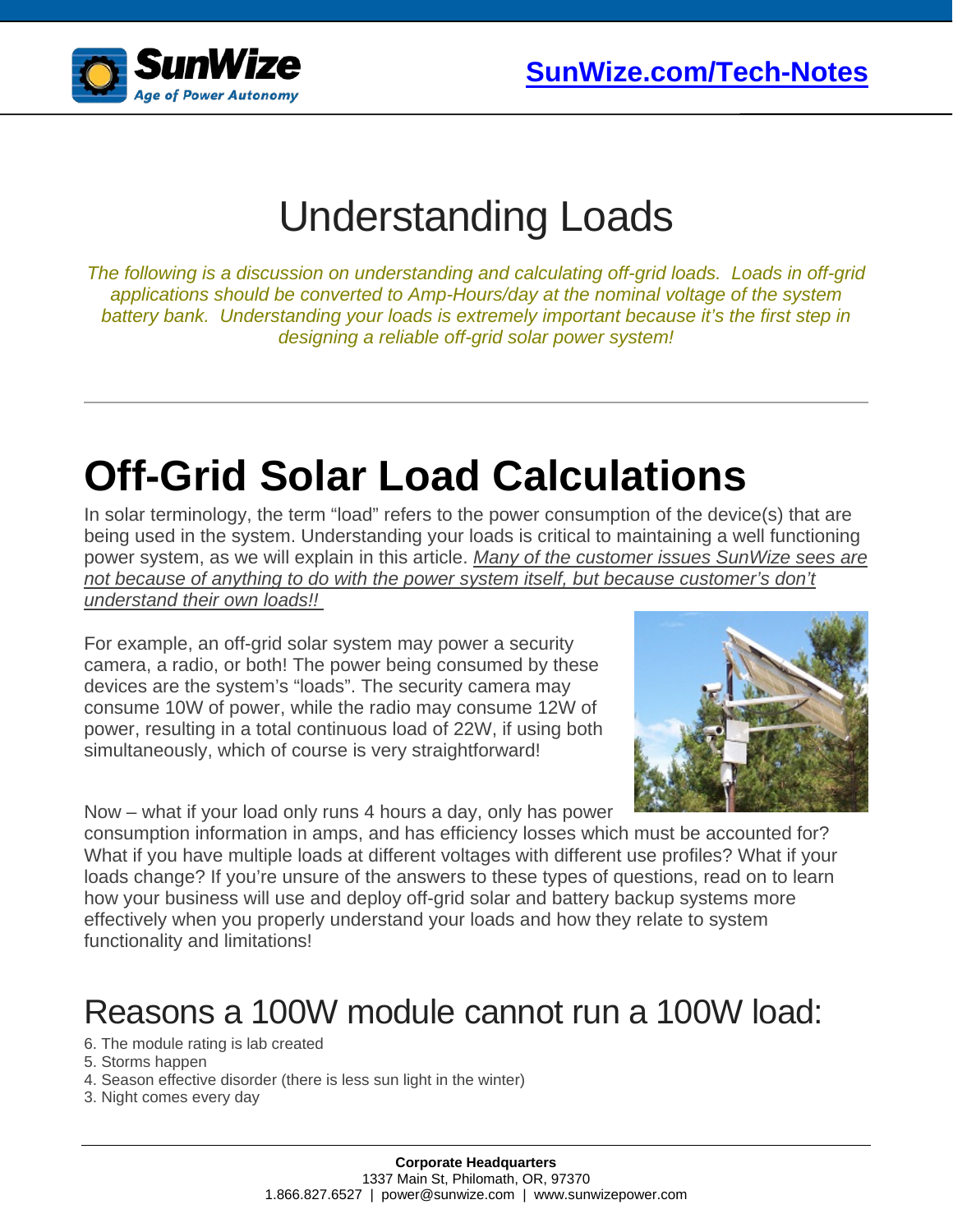



- 2. If it did you wouldn't need batteries for storage
- 1. Because it just doesn't work

# Types of Loads

Properly calculating load consumption is a critical step in properly sizing an off-grid power system. As most off-grid systems are dependent on batteries to store energy, and these battery capacities are sized based on amp hours, the load needs to be calculated in amp hours in order to properly size the system. You can learn more about this in our basic system sizing [webinar!](https://www.sunwize.com/basic-stand-alone-pv-system-sizing/)

In this Tech-Note we'll cover several different types of loads and how to properly convert them into amp hours. All loads can be defined as the following:

- continuous or non-continuous
- at system voltage or at non-system voltage.

Continuous is defined as 24 hours a day, 7 days a week. Non-continuous, also referred to as intermittent, defines a load that operates for a portion of a day, or has different consumption



at different times of the day. Typical non-continuous loads are lighting, radios on transmit, valves or actuators, pumps or motors, gate openers, etc.

### Temperature Compensation

Because off-grid systems typically use lead-acid batteries as a storage mechanism, the system voltage can vary from -10% to 20% of its nominal value. As an example, a nominal 24VDC system can vary from 21.6VDC to 28.8VDC or even higher in colder climates with temperature compensation. It is important to understand this operating voltage is for the health of the battery and *NOT* for the load.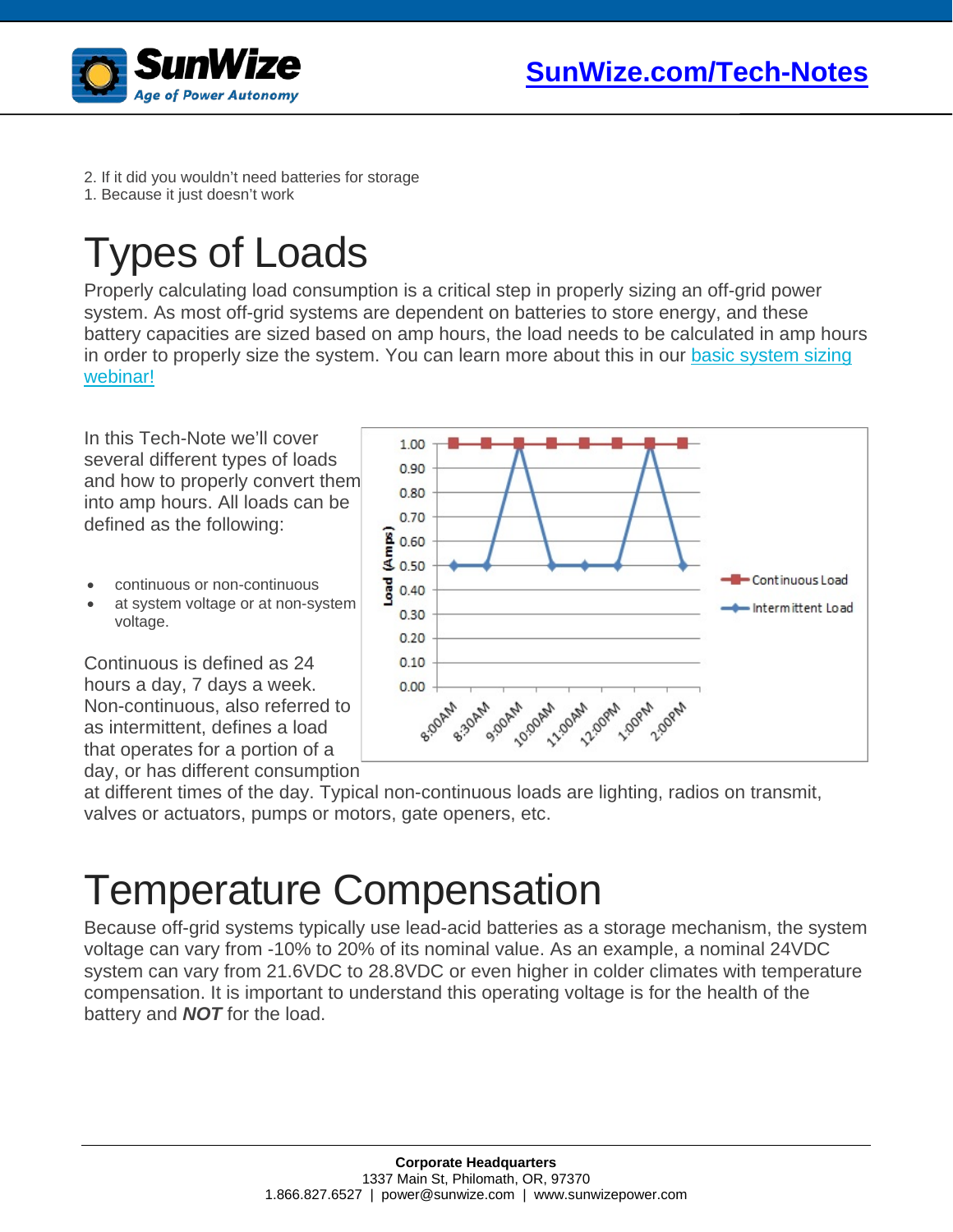

- Although the minimum system voltage can be adjusted higher this will prevent the system from being able to utilize the full capacity of the battery.
- Adjusting the minimum system voltage lower will cause the battery to be over-discharged and possibly damaged.
- The maximum system voltage is set to properly recharge the battery, adjusting this voltage higherwill over-charge the battery causing a VRLA to gas and reduce its capacity.
- Adjusting the maximum system voltage lower will cause the battery to not be fully charged. If a leadacid battery is not periodically fully charged, sulfation crystals will form on the plates causing the battery to lose capacity and fail prematurely.

Note: the maximum system voltage is further adjusted for temperature, higher in



temperatures below 25°C and lower in temperatures above 25°C. This is referred to as temperature compensation and is important for the battery to be properly charged. For more information on temperature compensation refer to the tech note [by clicking here.](https://www.sunwize.com/battery-temperature-compensation/)

## Load Calculation Guidelines

Now that we understand a little bit about the range and limitations of what "nominal battery voltage" means, how does that relate to our loads?

If the load cannot operate within the voltage tolerance of the system, then power conditioning equipment will be required. Typical power conditioning equipment would be a DC to AC inverter for AC loads, or a DC to DC converter for DC loads. Power conditioning equipment contains losses that need to be included in the load calculation. Typical efficiencies are 85- 95% for inverters and 80-90% for converters.

Loads can be expressed in any of the formats listed below:

- current (amps[A])
- power (watts[W], kilowatts[kW])
- energy (amp hours[Ah], watthours[Wh], or kilowatthours[kWh]).

Notice, most utility bills are based on kWh, so this is a common unit for AC loads. Regardless of how the load is expressed, it will need to be converted to Ah for system sizing calculations. Recall from the power equations [Power(W) =  $Current(A)^*^\vee$ oltage(V)] we can convert from Watts to Amps by dividing power by nominal voltage  $[Power(W)/Voltage(V) = Current(A)].$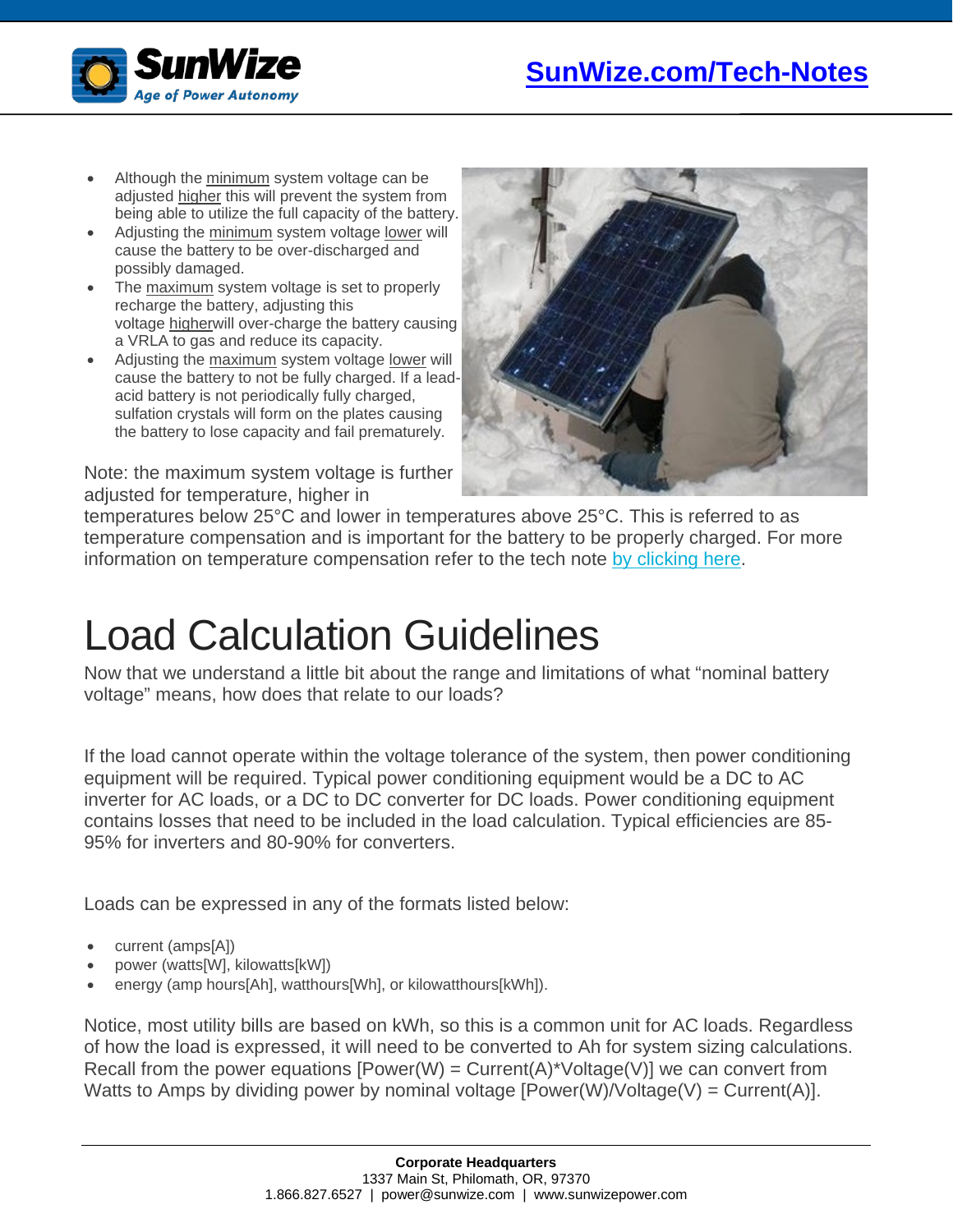

Some load calculations will be simpler than others depending on the type of load and application. Ultimately, all answers will be expressed in the total amount of Amp-Hours consumed over a full day (24-hour period), for a given nominal voltage (Ah at 12V vs Ah at 24V are different things).

# Load Calculation Examples

#### **Let's begin with the simplest example:**

The simplest load is one that is:

- expressed in amps and
- is continuous and
- will operate within system voltage.

To calculate the load in this example you simply multiply the amps by 24 hours (the number of hours in a day) to get the daily load in Amp-Hours, often abbreviated "Ah".

#### **Example 1:** 0.5A, 12VDC nominal continuous load 0.5A x 24h/day = **12Ah/day @ 12VDC**

If that same load were expressed in watts instead of amps, we would just convert it to amps by dividing power(W) by nominal voltage (V) and follow the same procedure.

**Example 2:** 6W, 12VDC nominal continuous load 6W/12VDC = 0.5A x 24h/day = **12Ah/day @ 12VDC**

If the load is non-continuous, we simply multiply it by the number of hours per day it is active rather than by 24.

#### **Example 3:**

8W, 12VDC LED light that operates only at night.

Let's assume worse case the light will operate for 16 hours in the winter.



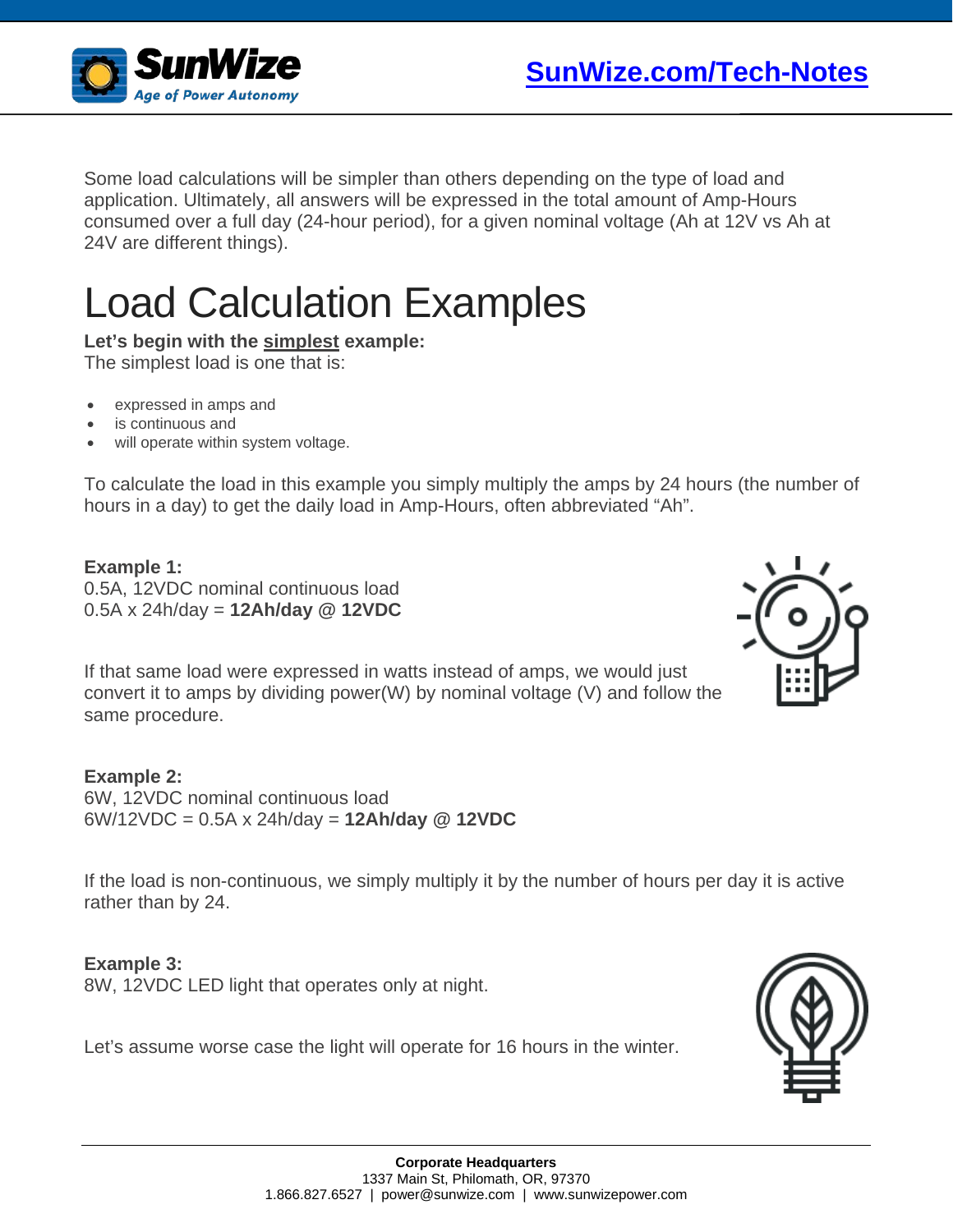



8W/12VDC = 0.67A x 16h/day = **10.67Ah/day @12VDC**

#### **Example 4:**

A 12VDC radio that is 1A in standby and 10A in transmit. The radio transmits for 1 hour per day. 10A x 1h/day + 1A x 23h/day = 10Ah/day + 23Ah/day = **33Ah/day @12VDC**

#### **Example 5:**

A 10A, 24VDC valve that operates for 15 minutes a day and a 20W, 24VDC continuous controller. 10A x 0.25h/day + 20W/24VDC x 24h/day = 2.5Ah/day + 20Ah/day = **22.5Ah/day @ 24VDC**



If the load is at voltage other than the system voltage then the losses of the conversion equipment need to be included in the calculations.

#### **Example 6:**

8W, 120VAC LED light that operates only at night.

Let's assume worse case the light will operate for 16 hours in the winter.

Let's also assume a system voltage of 12VDC and a power conversion efficiency of 90%.

8W/90%/12VDC = 0.74A x 16h/day = **11.85Ah/day @ 12VDC**

#### **Example 7:**

5W, 24VDC continuous sensors with a voltage tolerance of +/-10%.

As the load has a small voltage tolerance, a DC/DC converter will be required, as 24V +-2.4V is much narrower than the 21.6V to 28.8V we determined at the beginning may be present from a nominal 24V battery voltage.

Let's assume the converter efficiency is 80% and the system voltage will be 24VDC.

5W/80%/24VDC = 0.26A x 24h/day = **6.25Ah/day @ 24VDC**